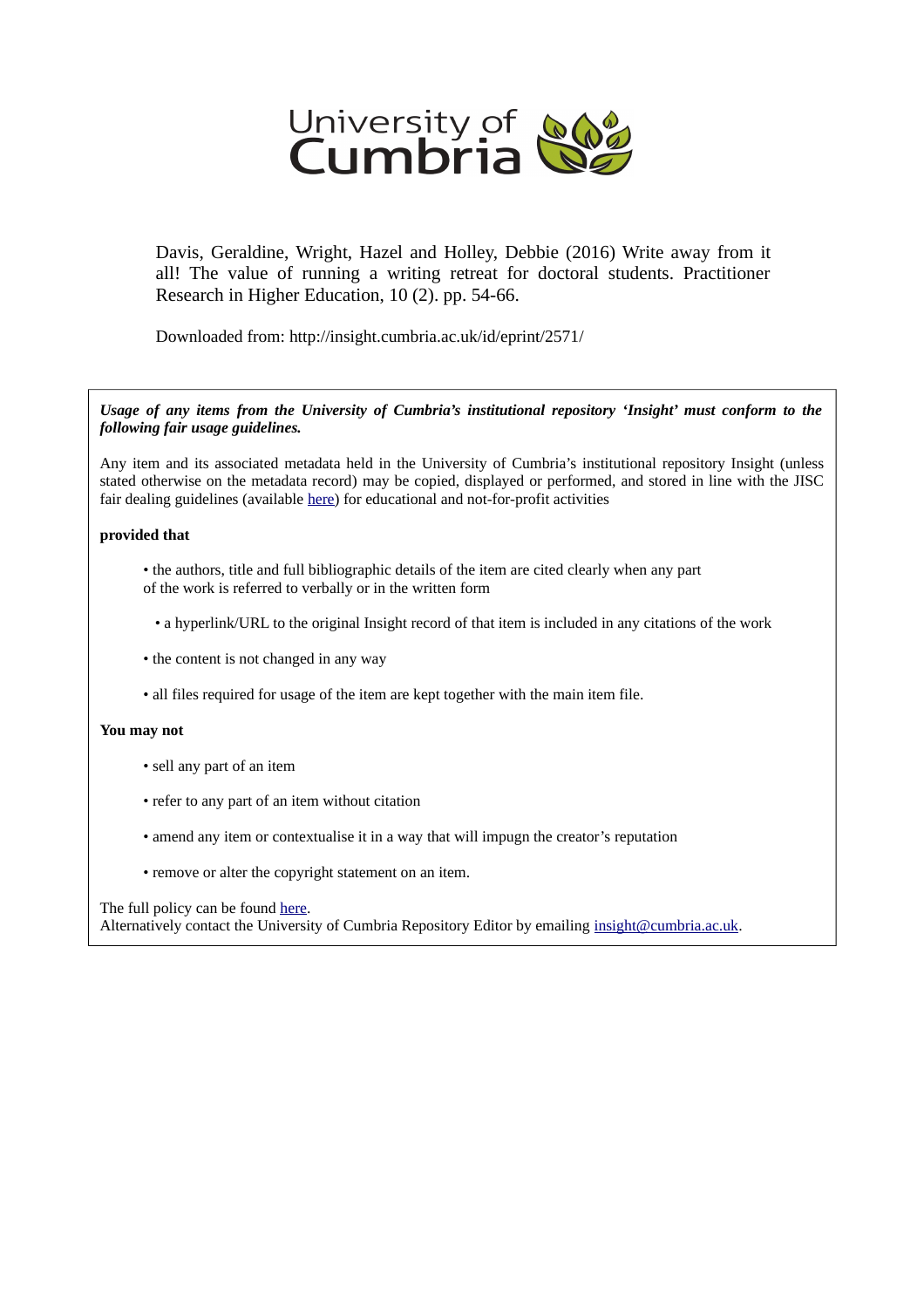**Write away from it all! The Value of Running a Writing Retreat for Doctoral Students**

Practitioner Research In Higher Education Copyright © 2016 University of Cumbria Vol 10 (2) pages 54-66

Geraldine Davis, Hazel Wright, Debbie Holley\* Anglia Ruskin University, Bournemouth University\*

#### **Abstract**

Doctoral candidates often struggle to write at doctoral level. This struggle has many causes, but includes finding the time and support to write. We analyse a doctoral writing retreat aimed to encourage doctoral candidates to develop their academic writing and offer new insights into successful retreats.

A comprehensive review of the literature about writing retreats and how these have been conceived and devised, includes the international literature about development of academic writing and the range of retreats. We identify the approach to writing within the UK and the limited references to retreats to support doctoral candidates to develop their writing.

The writing retreat we devised is considered in detail. Features of the retreat which were valued by participants are identified and explored including specific skill development, a supportive environment with time and space to write. The findings extend the knowledge and understanding within the existing literature about doctoral writing retreats.

#### **Key words**

Doctoral writing; writing retreat; academic writing.

#### **Introduction**

The authors of this paper are university academics who support doctoral candidates to attain the appropriate academic level during their doctoral journeys, through supervision and through structured workshops. We have all supervised doctoral candidates through to successful completion of their theses. The feedback we have received from these candidates identifies the struggle many have to find time to write, and the value they place on feedback from academics to help them develop their writing. The candidates indicated that they write more effectively when dedicated time and quiet space are available, with guidance available from academic staff and we were keen to develop additional support for these doctoral candidates' writing.

We applied for and obtained Alumni funding to run an off-campus writing retreat for doctoral candidates in April 2015. We structured this retreat based on our own experience as well as our knowledge of the literature on this topic. This paper starts with a consideration of the literature about writing retreats. We provide an explanation of the structure of our retreat and use evidence to consider the value of this one day retreat. The discussion draws together some of the lessons learned and our thoughts on how to improve our practice. The paper concludes with our recommendations for development of doctoral writing workshops.

#### **Citation**

Davis, G., Wright, H., Holley, D. (2016) 'Write away from it all! The value of running a writing retreat for doctoral students', *Practitioner Research in Higher Education Journal*, 10(2), pp. 54-66.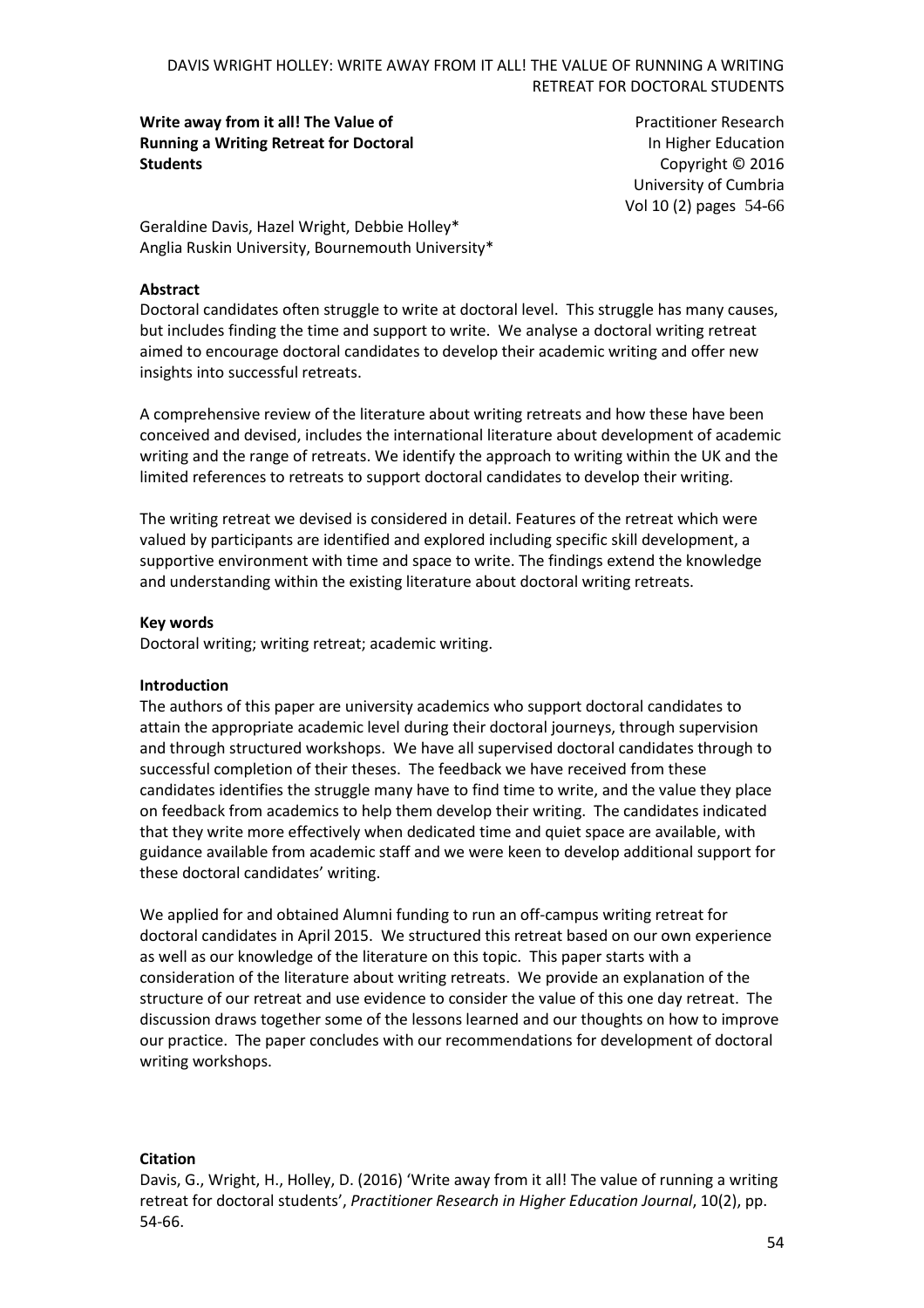#### **The Literature on Writing Retreats**

Within the contemporary literature the first significant account of a Writing Retreat is that of Grant and Knowles (2000). This paper describes both Australian Writing Group and New Zealand Retreat. The Retreat was first set up in 1997 with university funding to offer women academics the time and space to write away from the pressures of work and home where they were continually 'juggling' competing demands. Many of our doctoral students are part time, with full time professional careers, and are similarly juggling life and work but with the additional burden of studying for a research degree alongside their already-full lives. Reflecting after the tenth successful Retreat, Grant (2006) describes them as 'transgressive'. Within their women-only structure they aimed to pamper their members, fostering camaraderie in a relaxed but stimulating environment that intended to encourage the intrinsic motivation to write. Taking place over four and a half days, the Retreat began with introductions and goal setting but beyond that the participants were left to choose whether they worked in communal rooms or alone and whether they attended an after lunch skills workshop. The Retreats are held in beautiful natural surrounding with 'views over a mass of greenery' (p.493). Within its gendered limits, the Retreats aim to be inclusive, mixing staff of differing levels of seniority from a number of institutions and catering for a mix of newcomers and returning 'Retreaters'. The atmosphere is informal and there are opportunities for 'fun' and 'relaxation'. As Grant jokes, being women-only means that participants can 'work in their pyjamas' if they so wish (p.485). The successive Retreats are popular and focus on the women's needs. Offering a restorative environment and the chance to 'enjoy extra solitude and sleep' are scarcely instrumental objectives (p.484) yet when Grant decided to study the participants' experiences she found plentiful evidence that the Retreats had positively affected the women's writing lives – often in meaningful ways as well as through generating greater productivity,

An American Writing Retreat of the same year described by Robin Wilson (2000) was also clearly situated within a liberal educational framework. This week-long Retreat was instigated in 1999 by JoBeth Allen, a Professor of Language Education at the College of Education in Georgia to encourage doctoral students to focus on their dissertations so is particularly relevant to our own initiative. It was set up with an instrumental purpose - to reduce the number who join the ranks of A.B.D. (finishing with an 'all but dissertation' classification) as they failed to complete these when left to work in isolation. But it was also designed to make the process enjoyable. Wilson believes that many students attended because they are aware how the 'pressure to publish is intensifying' (p. A11); publications are now a pre-requisite for academic tenure. Fourteen students from the University of Georgia stayed in a lodge in Unicoi State Park, a location set among woods and mountains. Attendees were mainly working in the qualitative domain, using narrative inquiry methods that required writing to be carefully crafted; a methodology that was still seen as unorthodox. Many had collected data but found the actual writing process challenging and, in particular, had difficulty in starting to write. So JoBeth held a daily consultation with each of the students to help them find direction. Others were just starting the doctoral journey, needing time to write and refine proposals, so the group was mixed in terms of experience – and gender. Jo Beth also incorporated reading activities, recommending that students read accounts of successful biographic studies to better understand what they were aiming to achieve. The Retreat was largely funded through a university grant but students were asked to contribute a nominal sum and to buy their own food to cook in their shared cabins that housed four to five students together. Wilson describes the Retreat as 'part writing workshop, part motivational seminar, and part group therapy' (p. A11) Students chose their own spaces and times to write, free to walk in the woods when they needed a break, and coming together to discuss their day's work in the evenings after eating. JoBeth notes that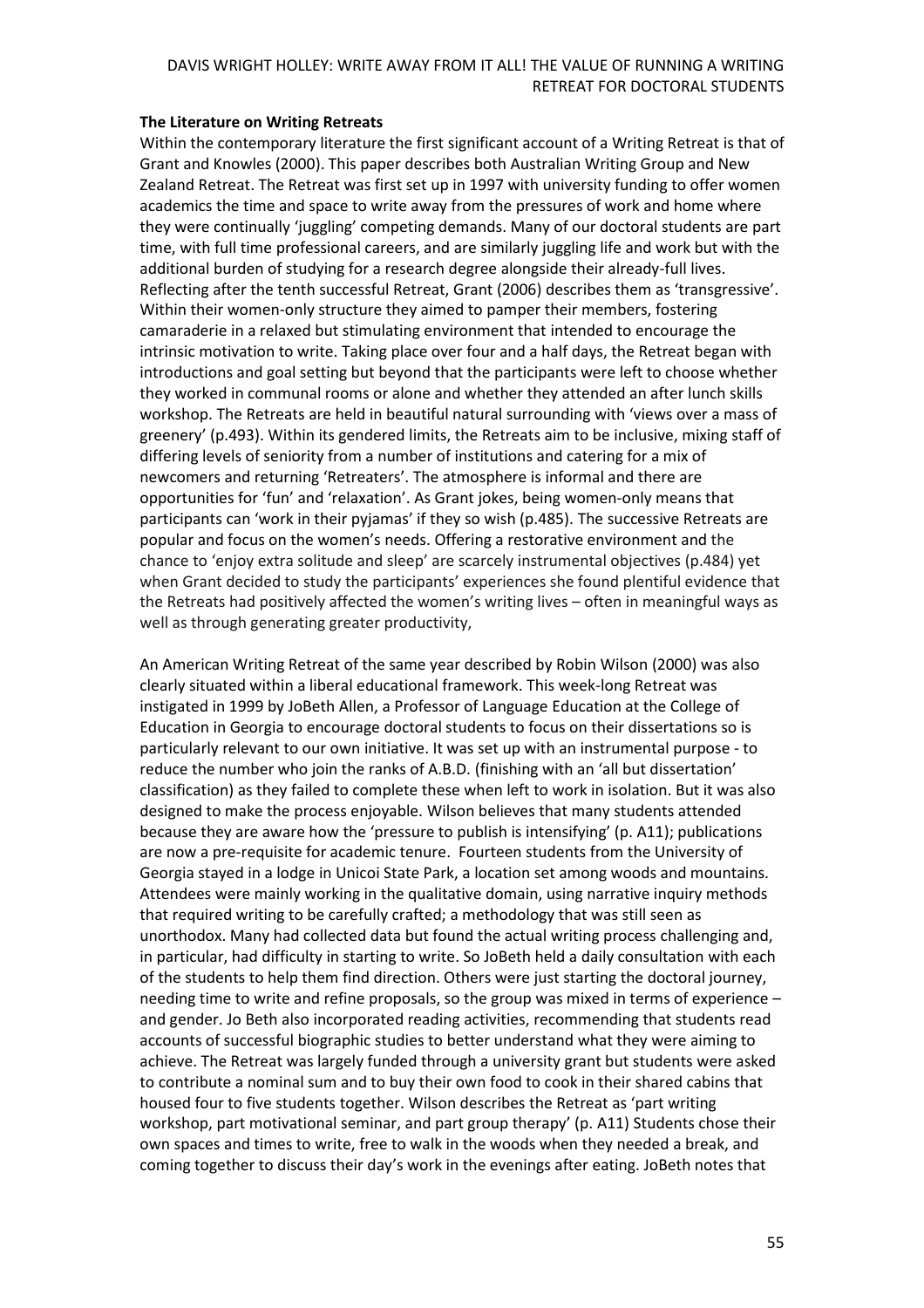the students were content to listen to each other's work but slow to offer public criticism. Feedback was more rigorous when they were encouraged to work in pairs. At the time of publication, the Retreat was only in its second year and it was not clear whether a week of intense contact was sufficient to generate continuing interactions but the first cohort had set up a group email to facilitate further discussion. However, the Retreat acquired longevity through publicity, for the article in *The Chronicle of Higher Education* brought it to the attention of other academic groups. Academics at the College of St Catherine, the largest women's college in the USA, cite it as the inspiration for their own successful Retreats.

St Catherine's is a small Catholic college of about 5,000 students, in the process of becoming a university at the start of the New Millennium, so interested in developing a more academic profile. The Dean of Professional Studies read Wilson's account and invited three colleagues from the English department (a department already focused towards successful writing) to 'think about it with her' (p.16). So from the outset, the development of their Writing Retreat was collaborative and supported by someone with a leadership role and access to decision makers – factors that may have enabled its initiation. Publishing in 2009, Farr, Cavallaro, Civil, and Cochrane look back on nine-successful years of Writing Retreats and offer an account of how these were developed and how the college found ways to embed good writing practice within the everyday working lives of their academics. The Retreat received financial support from the College but the organisers recognised that they needed to be frugal. Yet, they adopted a liberal approach, striving to encourage the intrinsic desire to write by providing 'comfortable accommodation, recreational facilities and good food'. The Retreat became a 'five-day hiatus' where about twenty staff can retreat to a conference centre and engage in a flexible but lightly structured series of activities (p.16). Initial retreats were not always in such favourable locations (but must have been sufficiently attractive for the Retreat to continue to be popular!)

St Catherine's Retreats are organised around two, two-hour dedicated or 'Sacred' writing sessions, one in the morning, one in the afternoon; and attendees have the option of writing in parallel in a central room or retreating to their own rooms to work alone. At the Retreat participants can engage with whatever scholarly activity they need to carry out so it is acceptable to brainstorm ideas, carry out research, crunch numbers, enter data, drafting, or proofread text; the onus is not writing *per se*. There is Wi-Fi throughout the centre and sufficient sockets to charge laptops; also an available printer. Just before lunch each day the three facilitators hold small-group meetings that enable problem-solving and goal-setting (but also incidental progress monitoring) and there is a requirement that each participant will book an individual meeting with a facilitator (choosing a designated time) at least once during the Retreat. Thus the retreats offer some structure and support but do this with maximal flexibility. Participants determine their own goals and activities and are able to choose their own 'ways of working' (Wright, Cooper and Luff, in press). The Retreats are deliberately labelled *Scholars' Retreats* not *Writers' Retreats* and the facilitators see their role to include demystifying the writing process, making suggestions, dealing with logistical issues, and more broadly doing anything required to 'help scholars to develop their work within a supportive community' (p.18).

The Retreats are deliberately inclusive, interdisciplinary, cross-campus, and attended by a mix of experienced writers and novices, regular attendees and new participants. This works well but the facilitators suspect 'the true secret to the success of the program' to lie with their evening activities (p.16) for there is an expectation that people will share their efforts, reading their work-in-progress aloud for others to 'question, prod and praise' (p.16). Initially this must surely be daunting but once achieved will reinforce the sense of community. There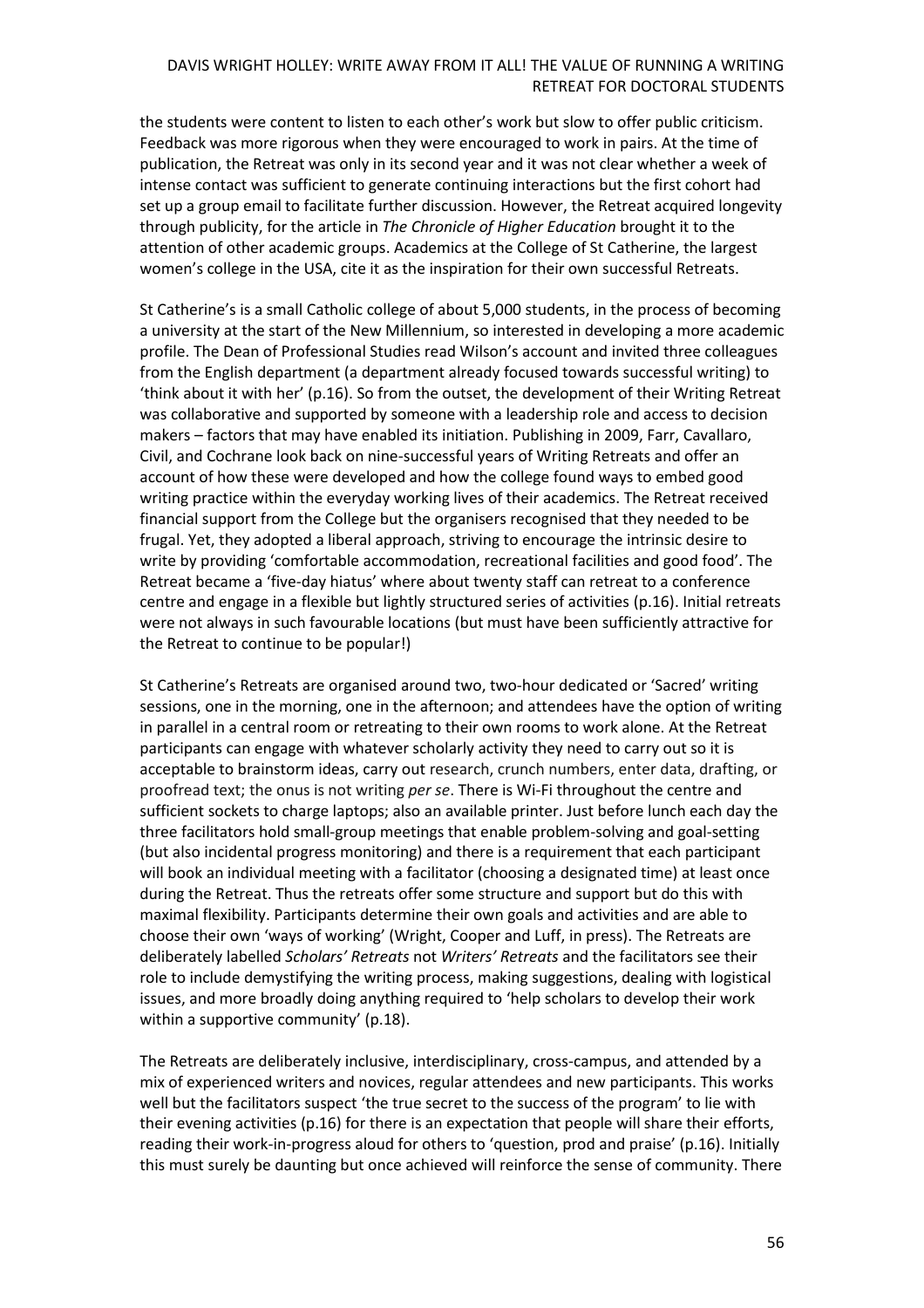is an expectation that participants will stay together to drink wine, chat and play games after these readings so that the bonds are strengthened informally. 'In short, we play together' (p.16). The sense of 'belonging' is further promoted through low-cost 'special touches'. The facilitators provide inexpensive gifts (pens, bags, notebooks), and instigate writing rituals (like haiku challenges and collaborative writing tasks) to add interest to the proceedings. They hand out certificates in a closing ceremony, create photo-montages of the events, and send a thank-you to each attendee – to make the retreats more memorable. They also collect evaluations from participants to support annual improvement.

Despite avoiding instrumentality, the facilitators report a great deal of success in embedding a writing culture. This college managed to recreate 'the supportive atmosphere of the retreat on campus'. There is a faculty study in the library (something that UK universities might consider) and it has been possible to dedicate this on Wednesday afternoons to 'Sacred Writing Time' so that potential collaborators can easily meet to work together. On a daily basis, there are informal early morning and early afternoon drop-in sessions in this room so that those who are free from timetabled teaching can talk together if they so wish. A free lunch is provided to support these meetings (which would be difficult to justify over an entire English university but each department could offer their own space). The college management also support twice yearly 'Writing Weeks' on campus (in January and June) when all other meetings and activities are cancelled to enable academics to research and write. These 'jump start' new scholarly activity before academic staff take time-off. These weeks are in addition to the annual Scholars' Retreat off campus.

We have discussed these ideas in detail because the discourse around academic writing within the UK is significantly more instrumental, largely focused on how to get all academics to write and publish and how to embed these practices within our everyday regimes. It is useful, therefore, to examine the long term benefits deriving from a less instrumental approach. However, the first Retreat described in the more local literature was based in Limerick in Eire, well beyond the influence of English managerialist practices. Moore (2003) carried out a study of academics' motivation to write and in particular examine how a Writer's Retreat within her university encouraged this process. Her work is contextualised within the existing literature around academic writing, noting Blaxter et al.'s (1998) claim that this was very limited. Indeed, Morss & Murray (2001) consider Boice (1987) to be one of the few researchers to have carried out empirical work. Boice is a psychologist investigating solutions for academics 'suffering' 'writers' block' and Moore makes reference to this seminal paper. She also draws directly on Grant and Knowles' (2000) account, inferring from their findings that if women academics find it difficult to find time and space to write 'academic writing needs to be reframed':

Instead of a solitary, isolated, solely competitive activity, it is more useful to approach it as a community-based, collaborative, social act

(Moore, 2003:334).

Like learning, writing can benefit from collaboration and cooperative practices (Cohen, 1986; Slavin, 1986; Kagan, 1988) and Moore points out how this approach contradicts the 'competitive convention of academic life' (p.334). She also draws on the premises articulated by Johnson and Johnson (1984) that each member of a learning community needs to be *both* accountable individually *and* positively interdependent on other members and the Limerick Writers' Retreat was established on this premise. So again we see that issues of trust and safety are paramount. Mutual support within a multi-disciplinary group was a core goal, and participants were limited to twelve faculty members on an egalitarian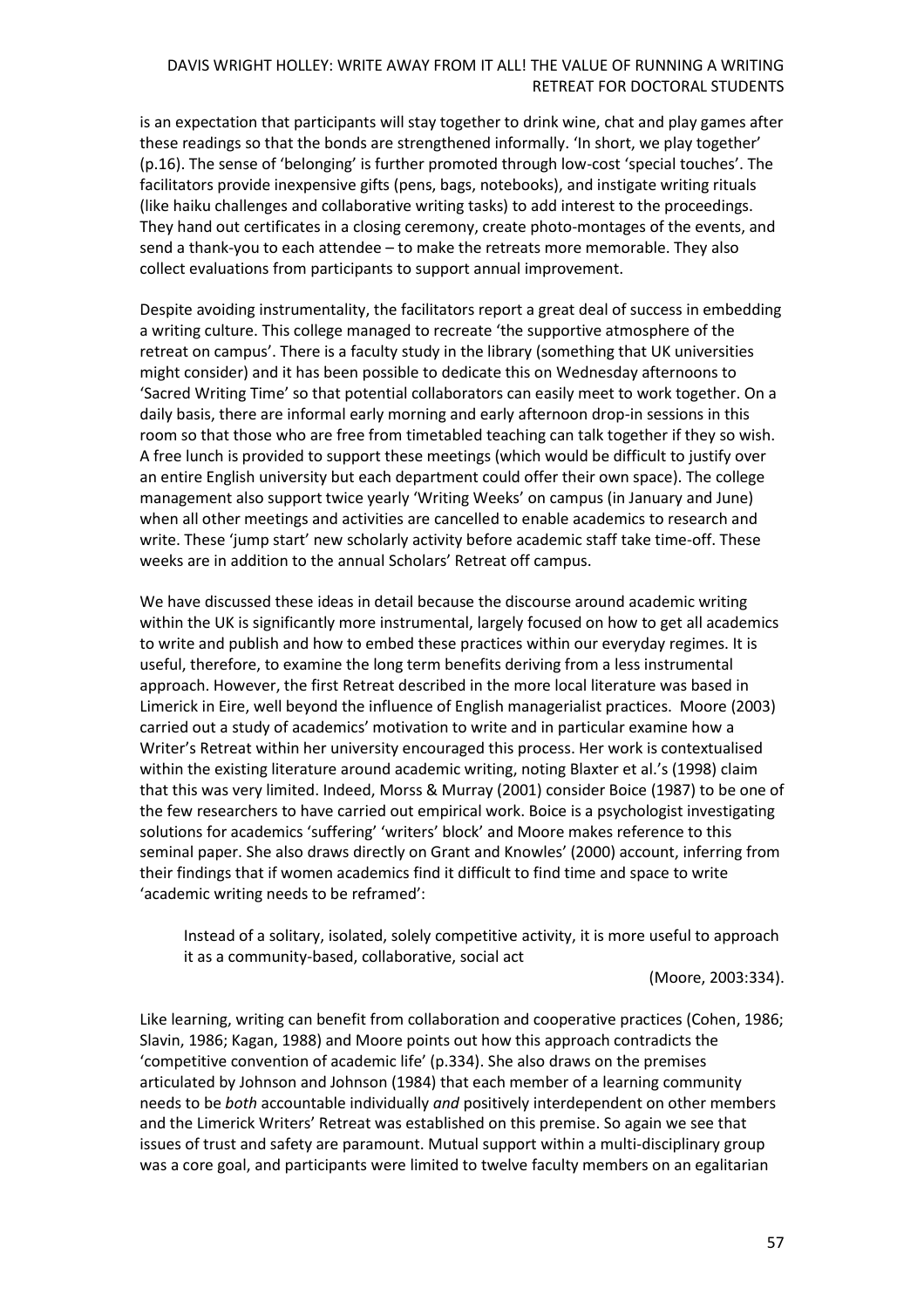first-come-first-served basis. This was a five-day retreat and most of the participants were already experienced writers so the motivation was rather different from that of the College of St Catherine. However, it is described as a writing 'Sanctuary', so the notion of privileging writing is shared. The structure was similarly gently facilitative. Each morning different aspects of the writing process were addressed in a one-hour workshop and writers were asked to form small subgroups to discuss their work in more detail at intervals. But the majority of the time prior to the 'social' evening meal was dedicated to individual writing, so this retreat operated within a liberal regime.

Moore collected feedback from the participants and analysed this to ascertain their views of the writing process and the Retreat, in particular. Their negative feedback related to general writing practices, particularly internalised problems around confidence and commitment, and the difficulties inherent in the pressures to work to deadlines and meet external expectations to write. They also complained about the physical discomfort of writing for long periods. On the positive side all found writing at a Retreat more enjoyable, liking being part of a collaborative community with its inherently protective atmosphere and opportunities to work and relax with others. In particular, they noted that the Retreat legitimised the writing process – it was okay to concentrate on writing when granted specific time to do it. It seems that being aware that others are also struggling to overcome barriers to writing makes it easier to persist when it is hard to get started or to continue, demonstrating an additional if 'parallel' benefit of writing in a shared space. There was evidence, too, that the attendees made significant progress with their writing at this event. Yet Moore (p.342) felt there was still a 'need to understand more about the nature of academic writing'.

Within the UK (but at times working in Australia, too) Rowena Murray was already doing just that. She has made the nature of academic writing and the strategies to support this her major specialism. Her work adopts and adapts Boice's framework to encourage non-writers to engage so it takes an instrumental stance from the outset. Robert Boice's (1987) seminal work is frequently cited as the starting point for promoting academic writing (Morss & Murray, 2001; Moore, 2003; Grant, 2006; Murray et al., 2008; Murray & Cunningham, 2011; MacLeod, Steckley & Murray, 2012), particularly by Rowena Murray and colleagues. Boice found a combination of four principles effective. Writing could be promoted through 'free' or spontaneous writing (after Elbow, 1973), 'contingent' or forced writing, efforts to reduce the impact of internalized negativity and external criticism, and by encouraging writers to seek support. With a number of colleagues, Murray has systematically worked to develop an effective pedagogic approach to writing development. She first focused on the Writing Group (Murray & MacKay, 1998), moving on to develop Writing for Publication Programmes (Morss & Murray 2001) and an individualised strategy, the Writing Consultation (Murray et al., 2008). With Newton in the UK (Murray & Newton, 2009), and with Cunningham in Australia (Murray & Cunningham, 2011), she developed the structured Writing Retreat, which adopts a 'typing pool' model with participants writing in parallel in a single room. These Retreats follow a rigid schedule with writing slots interspersed by planning activities and/or breaks. The Retreats targeted academics rather than doctoral students and were found to encourage rates of publication and collaborative activity. However, they were slow to change academic's perceptions of themselves as writers and even slower to embed writing in daily lives.

The Structured Retreat requires effective management. Murray, Steckley & MacLeod (2012) secured funding to investigate the leadership role within the Retreat, and identified five specific functions. The leader was to brief the participants, encourage them to set goals, and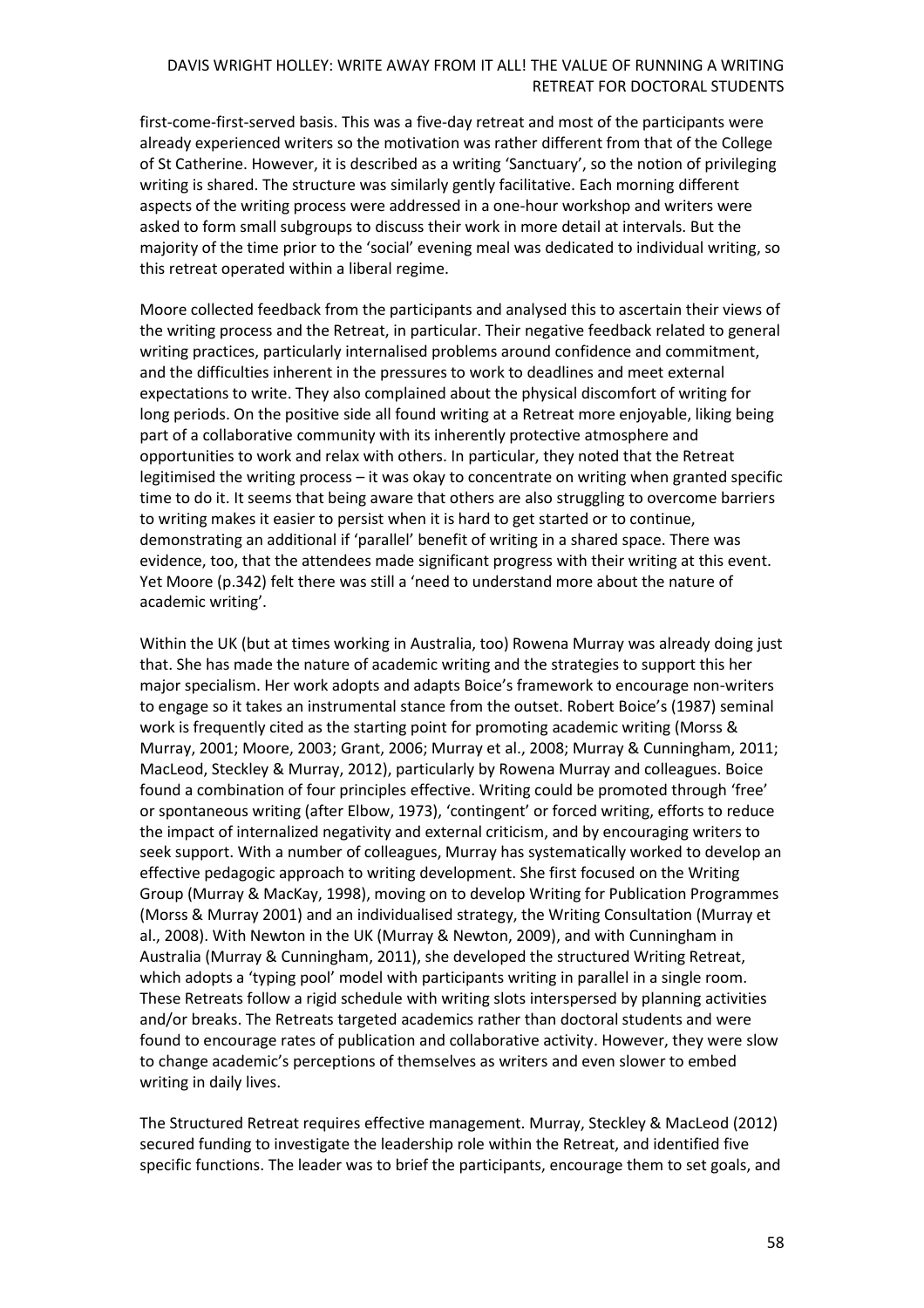to discuss and evaluate these goals with others at specified times, keep the Retreat to schedule, and model the writing process themselves. One of our writing team has experienced this process as a participant. She found that having a leader who writes and manages creates an emotional vacuum. The leader is strangely 'absent', making the structured retreat very impersonal. If the leader finds multi-tasking difficult, this creates a tension in the room that can be counter-productive to full concentration on the writing task.

Articles on Academic Writing Retreats are limited but there is evidence of new initiatives. Dickson-Swift, and colleagues (2009) describe a successful Australian non-residential threeday retreat. This was planned along structured lines offering opportunities to write alone and to come together as a group. They considered a residential event, or, as Grant phrased it, 'full immersion', but chose not to offer accommodation. Recognising that many of the women staff would find overnight absence from the home difficult, they decided instead just to go 'off campus'. So this was very much a 9-to-5 initiative and consequently much cheaper to run. Other academics have set up more informal retreats. Price, Coffey & Nethery (2014), seeking to form new academic networks, found colleagues favoured a residential retreat over online engagement and short CPD sessions. Their Retreat was informed by Grant's (2006) and Moore's (2003) accounts. With her colleagues, Price sought to create a relaxed and intimate space where writers could choose the extent to which they interacted with others. Participants were asked to set their own goals but requested to prepare material in advance to maximise writing time during the retreat. Roberts and Weston (2014) describe a more sustained initiative. They sought to create a writing culture in their post-1992 university, establishing a one-year Writing Support Programme that culminated in a two-day Writing Retreat. Very little is said about how this was arranged but the feedback was generally positive showing that the facilitators were successful in creating 'a feeling of mutual endeavour and support' (p.710).

Of all these accounts, only Wilson (2000) described a Retreat for Doctoral students. The other Retreats discussed here were all designed for academic staff. This probably reflects current academic agendas, particularly the pressing concern that all academics should research and publish, but there may be an economic reason too. Institutions may choose to focus finite resources on their employees rather than their degree students. However, it is possible that some of the Writing Retreats included PhD students among their participants but the researchers did not feel it necessary to specify this. As in our own case, many participants may actually have been staff undertaking doctoral study. Discussing the outcomes of the Melbourne Retreat, Murray & Cunningham (2011) made incidental mention that three of the participants had subsequently achieved their PhDs.

Overall this literature review has drawn attention to the differing expectations for retreats, showing that some were quite flexibly organised, others highly structured. Probably a binary division is too simplistic; the different retreats more likely occupied positions on a continuum from structured to unstructured. Whatever their style, facilitators commonly introduced a change of tempo by interspersing writing sessions with paired and group activity and provided refreshments to keep the group together during breaks in the writing schedule. It is likely that the retreats also varied in the degree of formality but differences may be inflated by the style of write-up; some accounts are more journalistic than others. The reports also differed in the ways that participants were expected to set goals. Sometimes these were pre-specified, sometimes co-determined in an introductory session. Goal-setting could be the responsibility of the individual alone, decided through peer discussion, or in consultation with a facilitator. Structurally, the retreats also varied in length and frequency, in the number of participants attending, and in their gendered nature. In the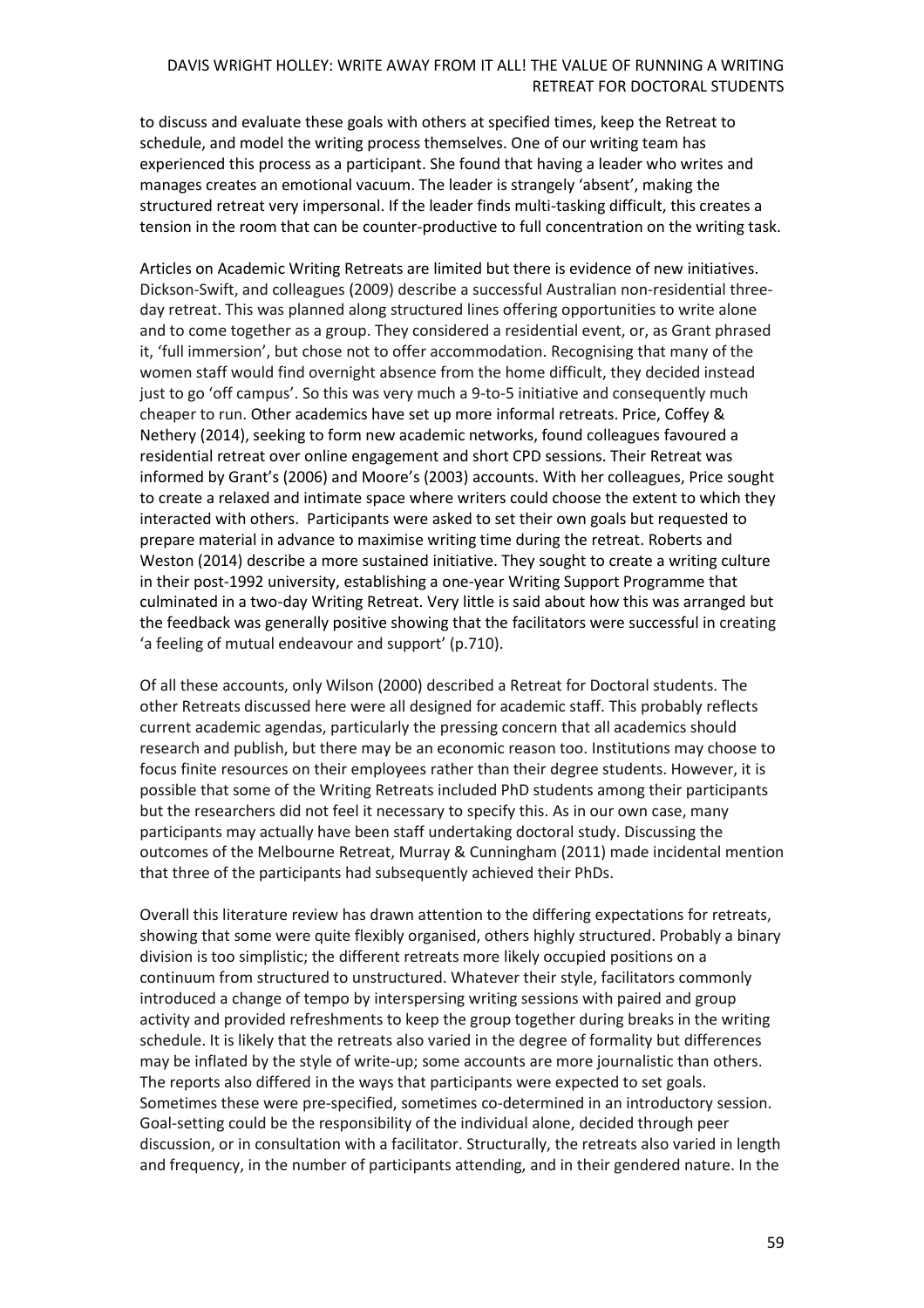*Handbook to Academic Writing*, Murray & Moore (2006) claim that Retreats are attended by a disproportionate number of women, suggesting that they find the format more attractive than their male colleagues, perhaps because they find it harder to 'disengage' (Murray, 2013) from their everyday responsibilities.

#### **The Structure of our Writing Retreat**

The retreat was open to all doctoral candidates within the department (N=50), and was advertised by individual email to each eligible candidate. Clear dates, timing, aims and location of the event were provided in the email, together with a deadline for requesting one of the eighteen (18) available places. Our funding was sufficient for an off-campus location, but not enough to enable the retreat to be residential. Prospective participants were required to identify a piece of writing to bring to the day, and to nominate their preference for a structured or unstructured activity. It was made clear that participants were expected to attend for the full day, which did not incur a charge to participants. The advanced notification of preferences enabled planning of rooming and the number and type of activities.

The setting for the event was a small local hotel/conference centre, within an extensive park, with gardens immediately outside the main room and two smaller rooms available for quiet work. We had considered this important based on others' success (Wilson, 2000; Grant, 2006) but also based on our own individual experiences of writing and writing retreats and the feedback we had received from doctoral candidates. Participants (n=18) brought their own laptops or tablet devices to the retreat, together with any materials they considered they might need, such as books or references. The setting was unfamiliar to the majority of participants (n=16) and unfamiliar to two of the three facilitators. Refreshments on arrival, mid-morning and mid-afternoon, as well as a sit-down lunch, were included in the funding for the day.

Participants were from various stages of their doctorate programme. One full time candidate had commenced studies only three months previously, several participants were within the first year of their part-time doctoral studies, and several were in their final year. Both PhD and Professional Doctorate candidates attended as participants in the workshop.

The day started with a short introductory session, with all participants writing their 'name and aim' on a post-it note. The aims were related to a specific piece of writing identified and brought to the retreat by each participant. These aims covered some general desire to 'improve writing' of a previously prepared piece, as well as some specific goals, such as 'to complete a draft journal article' or 'to complete chapter 2'. Some participants brought articles, either hard copy or electronic, from which to write elements of their literature chapter. This activity served to provide focus for the day and to commit both the participant and the facilitators to a goal. Progress towards achievement of the aims was considered on two occasions during the day, at lunchtime and at the end of the day.

Following the introductory session, those participants who selected to attend the structured writing activities remained in the main room, with one facilitator leading the structured activities, while those participants selecting the unstructured activities moved to the quiet rooms.

#### *The structured session*

The structured session was based on the theoretical work of Peter Elbow (1998) and the concept of 'free writing'. This form of accessing complex ideas and concepts is based on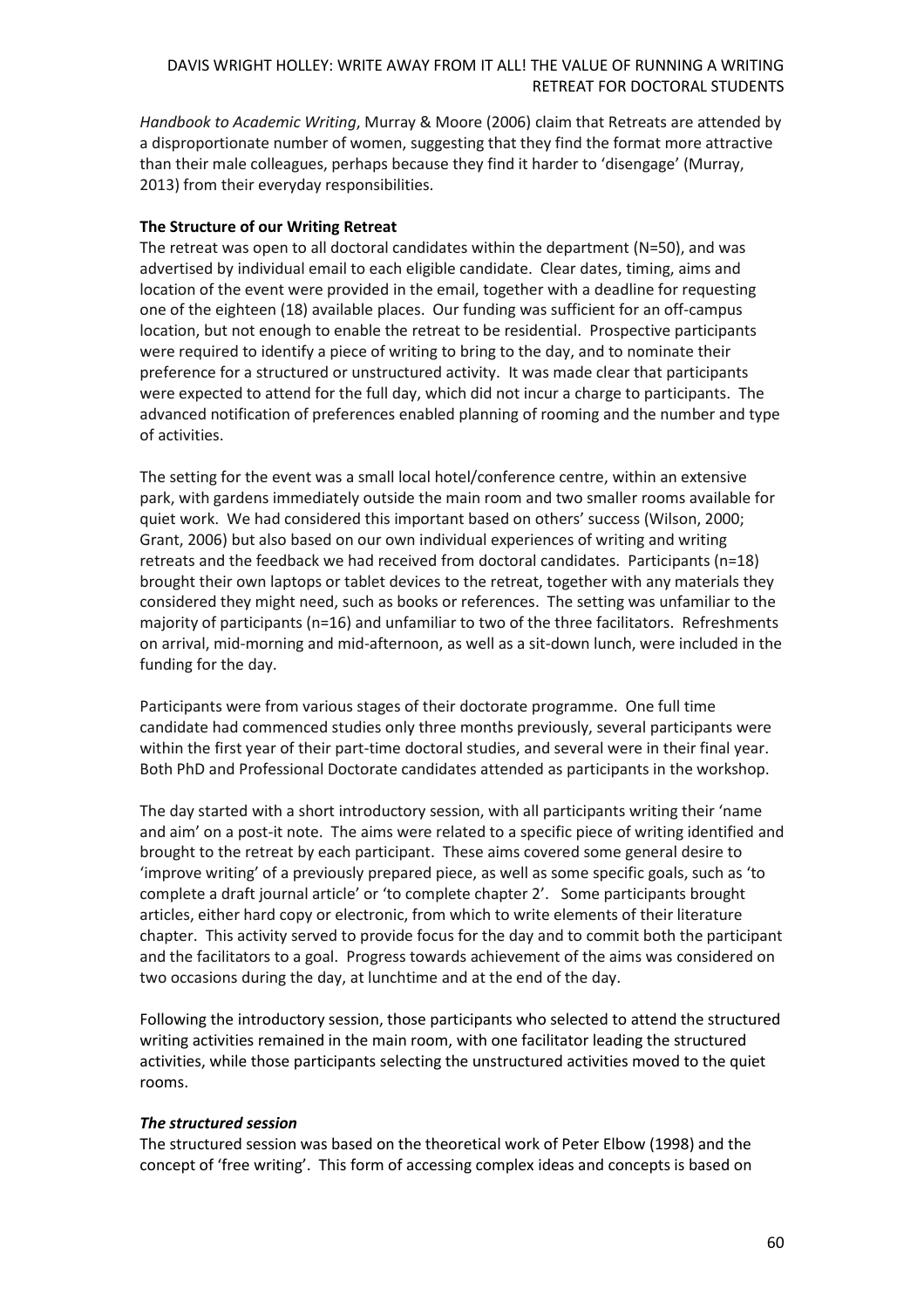short supported steps of writing, encouraging positivity and reflection before embarking on a writing task the author may perceive as onerous. It enables the writer to write at length without fear of censorship, offers the freedom to explore a topic, and encourages understanding, all without the usual writing concerns of correct spelling, punctuation, grammar and word selection. Two main elements formed the structured session. The first element, selected by ten participants, began with a writing activity for five minutes using free writing principles. The participants were requested to write about how their doctoral topic was 'spurring them on to write and write, what I like about my practice is …'. This short piece then informed three reflections about: their reaction to a positively framed writing task; why they stopped writing; and what they liked about their own academic practice (a key area for professional doctoral candidates). Each reflection was captured on a coloured post-it note and added to the writing task papers, thus offering an individual and unique resource for each participant to take with them at the end of the session. The participants shared their writing with the rest of the group and were encouraged to read aloud. In pairs, the participants then developed ideas to assist with framing writing in the future, and shared three of these ideas with the wider group. The session closed with a walking circle, each participant looking at the ideas, notes, post-it notes and visual material created by the other members of the group, and considering whether any practices could be useful in their own writing.

The second structured element, undertaken by seven participants, was themed around 'the paragraph as dialogue', drawn from Burns & Sinfield's (2012) doctoral workshops. Each participant spent five minutes brainstorming to plan some key words, phrases or ideas for their paragraph. The participant then wrote a paragraph to the facilitator, starting 'Dear …' and answering a series of conversation prompts. The work was then shared with the rest of the group. By reading aloud, the participants suddenly became aware that they had completed an element of writing, for example an abstract, part of an introduction, an explanation of a concept, or the articulation of an area of difficulty or concern. Once again, participants were given the space to reflect on how others approached their writing. Time was then allowed to complete the writing task.

These two elements of the structured session were conducted through the morning session of the writing retreat, with refreshments provided on an informal basis.

#### *The unstructured session*

The nine participants who elected for unstructured writing found a space with their materials (laptop, notes, books, etc.) in one of two quiet rooms. Within these rooms there was agreement that there would be minimal talking so that the participants could focus entirely on their writing. Two facilitators were available in the vicinity for discussion and questions, and for one-to-one tutorials as required. Some of these tutorials had been prebooked but there was also availability for drop in tutorials on the day. As the day progressed more of the participants moved to the unstructured session, and during the afternoon only unstructured writing was available, with the main room and garden becoming a flexible space for discussion and tutorials as well as for individual writing.

Lunchtime provided a halfway point for reflecting on aims and re-thinking the days' objectives. Before resuming writing after lunch, participants reviewed their initial aim and recorded their progress. At the end of the day a short summary of the extent to which aims had been achieved was produced by the participants. An overall evaluation of the day was completed.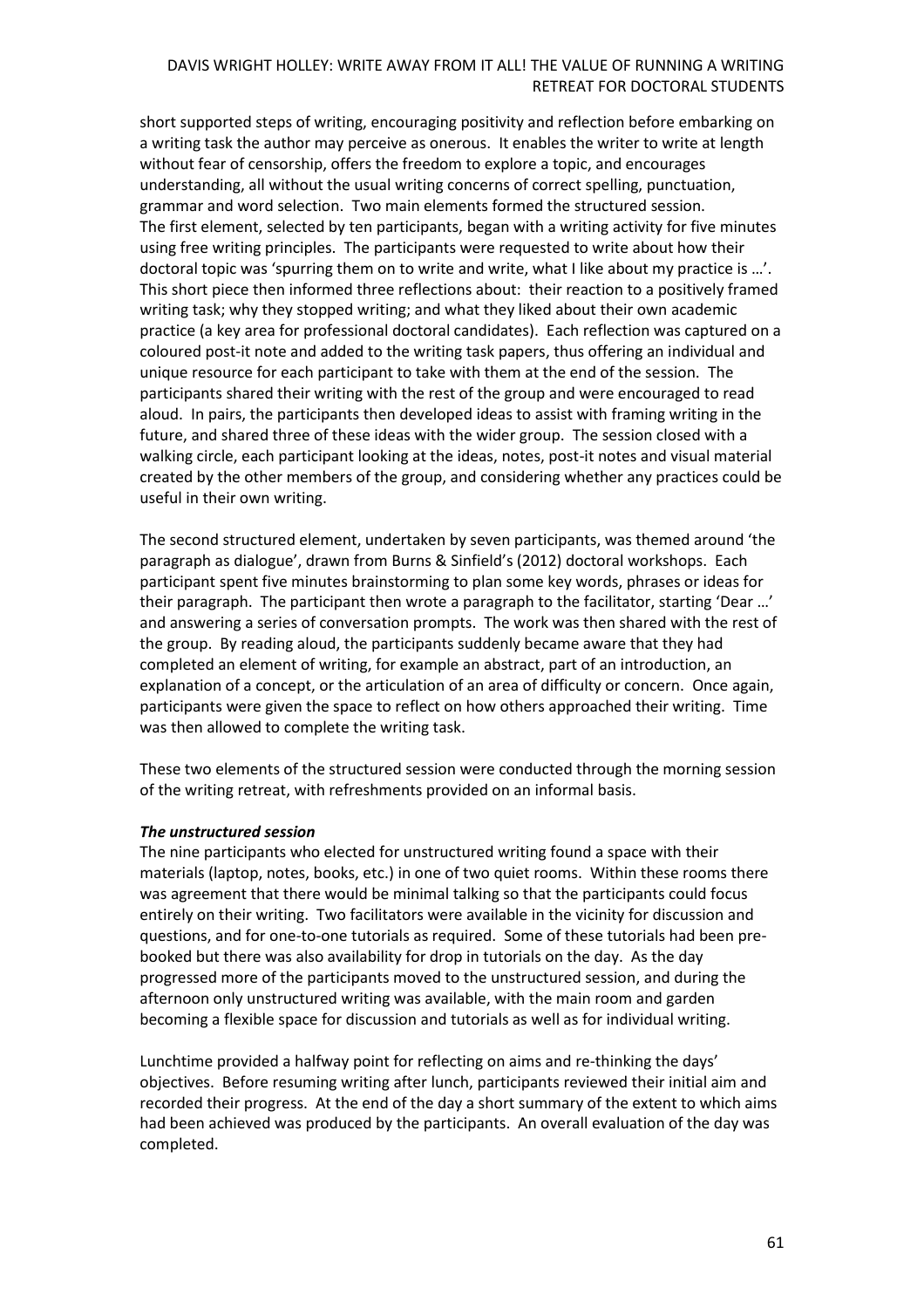Easy access to Wi-Fi, plentiful electrical sockets to plug in devices, and regular refreshments supported uninterrupted activity.

### **Outcomes and Discussion**

During the day data were collected from the participants to identify their perceptions of their achievements and learning and the perceived value of the day. This data included: participants' statements of their aims and their perceived progress against these aims; examples of writing from the structured activities; written evaluation forms. The data were analysed to evaluate the specific structured and unstructured elements of the retreat and also analysed thematically to draw conclusions about the overall retreat.

The structured activities supported participants in starting to write and in the development of specific writing skills:

I learnt the importance of writing frequently and at length, without hesitation, and then edit later

I learnt about other sources of help, e.g. phrase bank, I started to look at this and actually used it in my early draft

The structured session was very informative and I enjoyed having some time to dedicate to my own writing (within this)'

I learnt 'the value of more descriptive adjectives in writing

I learnt to leave blanks in order to speed up writing

The theme of confidence in the process of doctoral writing, developed during the retreat, was evident from many participants, including both newer and more experienced doctoral candidates:

The process has given me confidence and strategies to write at doctoral level

I achieved more confidence and inspiration in relation to myself as a researcher and writer

The theme of 'a supportive and inspiring atmosphere' emerged as particularly important to participants. This 'atmosphere' included the nature of the facilitation, encouraging writing activity and personal development rather than focussing on what had not yet been achieved. Also noted was the availability of one to one support where required.

I liked the purposeful, focused atmosphere, no distractions and a supportive environment

It was good to … reflect on my professional development Thank you so much for today, it was very helpful and inspiring I was pleased to have time to go through my writing in detail with a tutor

All participants indicated short term benefits from participation on the retreat and all had met their aims for the day. Several participants identified that they had achieved more than they expected. Specific achievements cited included: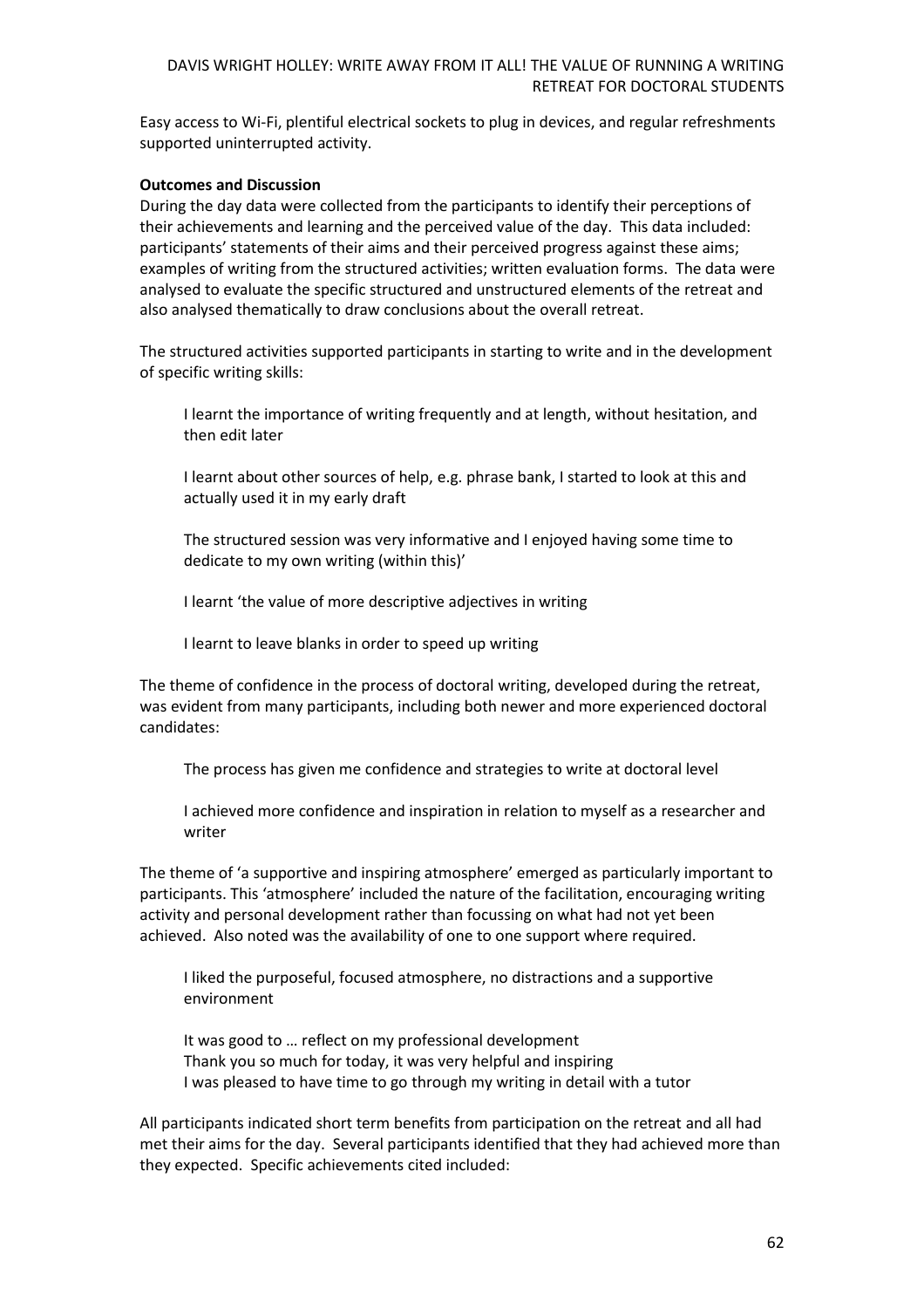I completed chapter 2 new version and augmented this with chapter 3. An excellent day.

I achieved my target of editing the research design table. I managed to revise this too and make theoretical links.

The most productive session for me to date.

Our retreat was never designed as a women's only retreat, however the majority of attendees (n=15, 84%) were female. Within the faculty 64% of eligible candidates were female. This could be viewed as supportive of Murray's (2013) claim that this style of event is more attractive to women. We are unable to draw firm conclusions as to the reasons for this but feedback from the attendees suggested that the women participants found the 'escape from home and all its constraints' very important. All of our participants concurred with Grant & Knowles (2000) and Grant (2006) in identifying the environment, its calm, its peace, and its separation from the day to day, as important for the success of the retreat for them. Asked what they liked about the retreat, participants commented on:

The space and time to write

The setting – good to get away from usual place of work and study

In response to the question 'Was the setting of the retreat important to your achievements today?' participants were universally affirmative in their responses, stating the lack of interruptions, the focus on writing, but the need for this to be in an environment which they considered to be beautiful and relaxing:

It was 'conducive to writing and thinking and writing and thinking …

It was inspiring and peaceful

It was quiet, serene and beautiful

In our retreat participants identified the beauty of the garden environment and the freedom to go outside and think in this environment, supportive of the findings from Wilson's (2000) review. Participants' sense of being 'special' or pampered within our retreat, because of the nature of the venue and the good food as well as the supportive environment, concurs with the work of Grant (2006) and of Farr et al. (2009). While a longer and residential retreat would have been desirable, several part time doctoral candidates identified that they would not have been able to attend for longer than one day due to family and work commitments. They did express a desire for additional one day retreats. This is an important finding, as more and more of the doctoral candidates have busy, full lives with other responsibilities.

The value of the community and collaborative activity during the retreat discussed by several authors (Cohen, 1986; Slavin, 1986; Kagan, 1988; Moore, 2003) was much stronger than we expected within our writing retreat. We had expected the structured activities to be valued most by the newer doctoral candidates, and the quiet space to be most valued by the more experienced candidates. We had not specifically planned to support a community of practice for writing, rather we were focussing the retreat on development of individuals and their writing, with the participants bringing their separate writing tasks to the retreat. However, the feedback clearly identified the value participants placed on being part of a group striving to write more and to write better: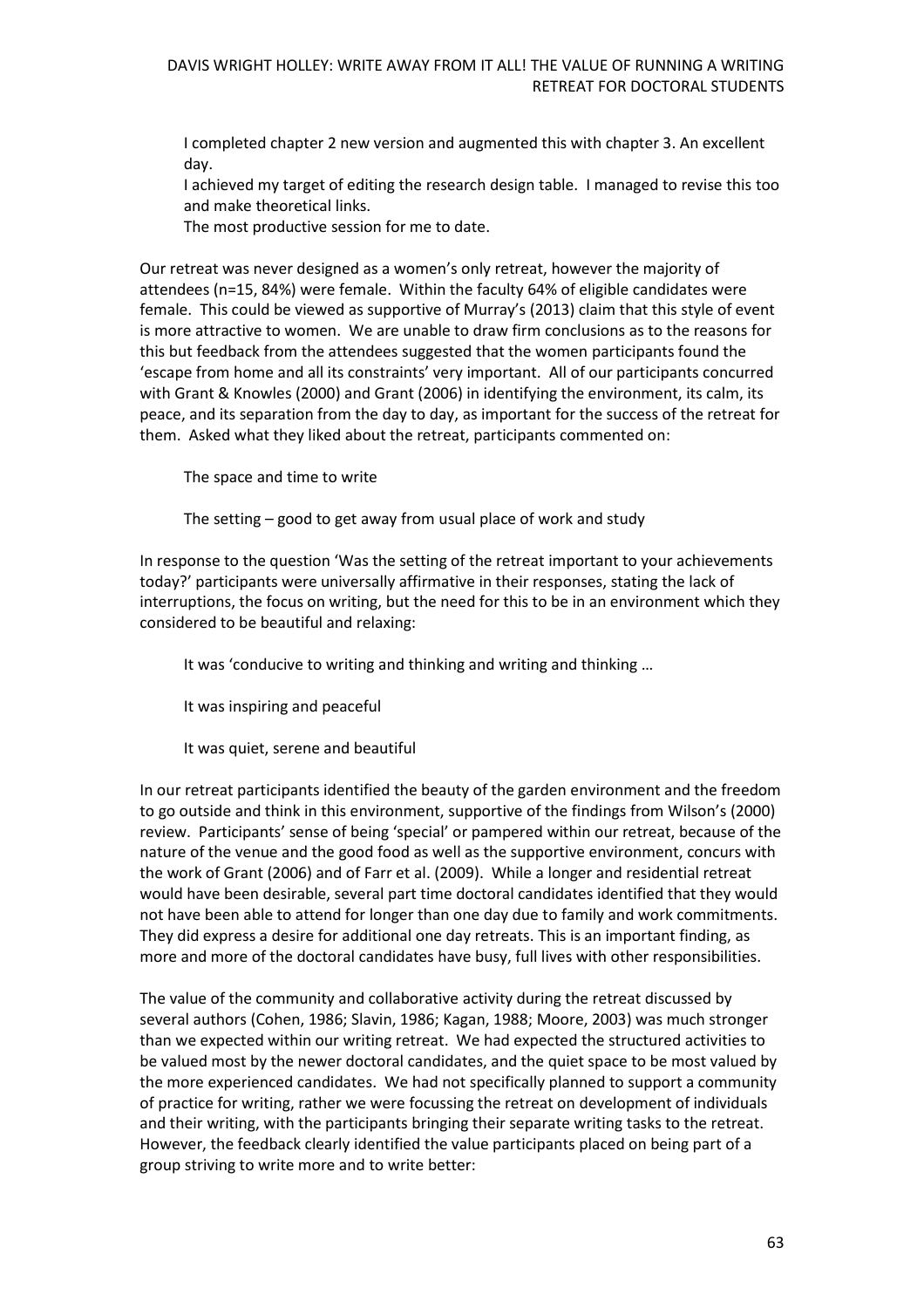I liked meeting people who were further ahead (with their doctoral studies)

I enjoyed the networking

I felt privileged to be part of a diverse group. (I) shared ideas too, and explored options for research

The quiet rooms for the unstructured writing were valued by participants, and the flexible space in the afternoon provided by the main room was useful for mixed activity including discussion between participants. Three participants identified that they would have liked to have a room which was more flexible during the whole day. International students within the group found the experience valuable in developing their confidence as compared to others within the group, understanding that the issues they were facing with their writing were being experienced by other doctoral candidates, including those who were native speakers of English. This is an important element of our experience, a community can be created even on a one day retreat. We had not designed the retreat to support this element, but could build in greater opportunities for collaborative working in future retreats, for example ensuring the choice of flexible space throughout the day.

As a result of the day retreat, participants expressed positive developments in both the quantity and quality of their writing. We did not specifically assess the work produced at the retreat, this assessment occurred through the normal processes available to doctoral candidates, for example submission of written papers for the professional doctoral candidates, submission of draft writing to supervisors for all candidates, submission to Confirmation of Candidature assessment (to confirm doctoral level before submission of thesis) or submission of thesis for examination. It would be useful to follow up the participants to identify the outcomes of their doctoral study, and also to ask them with hindsight whether the writing retreat was effective in supporting their writing. We have not yet undertaken this follow up work.

We followed BERA ethical guidelines (BERA, 2011) throughout this project.

## **Conclusions**

Based on our experience, a one day writing retreat can be a valuable opportunity for doctoral candidates and this retreat clearly had short-term benefits for all participants. We are not able to identify longer-term benefits at this point but expect that some of the shortterm benefits from the event will translate into improved writing which will impact on longer-term outcomes. Of note was the accessibility of the retreat to part time doctoral candidates who had work and family commitments. The intense single day event was something they could commit to, but a longer event was not possible for them. We recommend this approach where such commitments may impact on the ability of candidates to engage with the writing process.

We required funding to run this retreat, to support the venue and the refreshments. Our time was given freely. It is impossible to say whether or not the same outcomes could have been achieved without the venue and the refreshments, but the participants did express their feelings of being 'special' and linked this to more productive writing.

We regularly support doctoral candidates to improve their writing, for example through skills sessions, through academic review of draft papers, and through peer review of draft writing. While all of these are evaluated positively, the more prolonged supported retreat is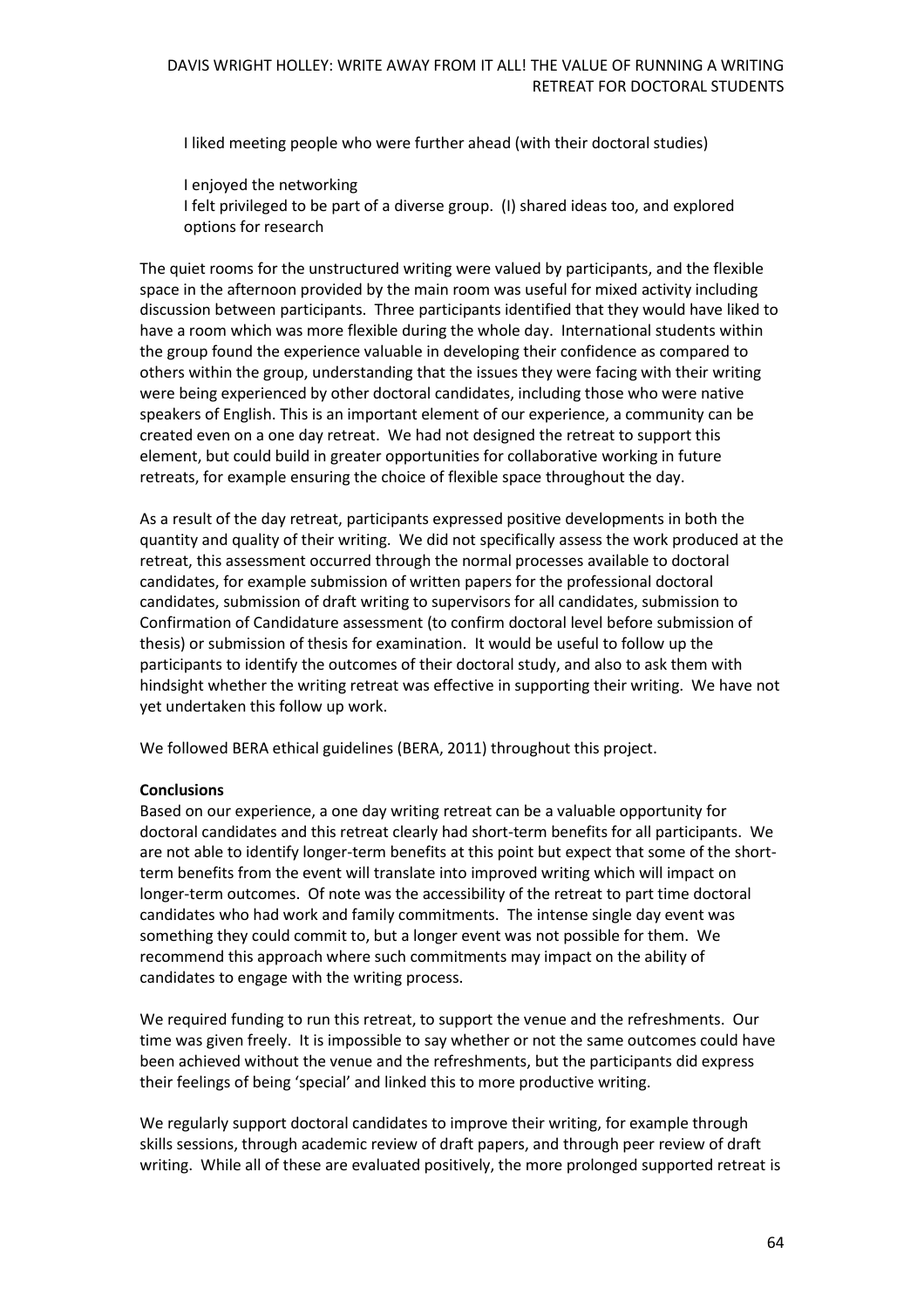valuable in initiating and establishing good writing practice, in providing the time for writing, and in initiating a community of practice for the participants.

## **Acknowledgements**

This work was supported by the Alumni General Fund, Anglia Ruskin University.

# **References**

- BERA (2011) *Ethical guidelines for educational research*. London: British Educational Research Association. Available at[: https://www.bera.ac.uk/researchers](https://www.bera.ac.uk/researchers-resources/publications/ethical-guidelines-for-educational-research-2011)[resources/publications/ethical-guidelines-for-educational-research-2011](https://www.bera.ac.uk/researchers-resources/publications/ethical-guidelines-for-educational-research-2011) (Accessed: 25 November 2016).
- Blaxter, L., Hughes, C. and Tight, M. (1998) 'Writing on academic careers', *Studies in Higher Education,* 23(3), pp. 281–295.
- Boice, R. (1987)' A Program for Facilitating Scholarly Writing', *Higher Education Research and Development*, 6(1), pp. 9–20.
- Burns, T., Sinfield. S. (2012) *Essential Study Skills: the complete guide to success at university.*  London; Sage.
- Cohen, E.G. (1986) *Designing Group Work for the Heterogeneous Classroom*. New York: Teachers College Press.
- Dickson-Swift, V., James, E.L., Kippen, S., Talbot, L., Verrinder, G. and Ward, B. (2009) 'A nonresidential alternative to off campus writers' retreats for academics', *Journal of Further and Higher Education*, 33(3), pp. 229–239.
- Elbow, P. (1973) *Writing Without Teachers.* New York: Oxford University Press.
- Elbow, P. (1998). *Writing with Power: Techniques for mastering the writing process*. (2<sup>nd</sup> ed.) Oxford: Oxford University Press.
- Farr, C.K., Cavallaro, J., Civil, G., and Cochrane, C. (2009) 'Taming the Publishing Beast: The College of St. Catherine Scholars' Retreat', *Change*, pp.14-19.
- Grant, B.M. (2006) .Writing in the company of other women: exceeding the boundaries., *Studies in Higher Education,* 31(4), pp. 483-495, DOI: 10.1080/03075070600800624.
- Grant, B., Knowles, S. (2000) 'Flights of imagination: academic women becoming writers.', *International Journal of Academic Development,* 5(1), pp. 6–19.
- Johnson, D.W., Johnson, R.T. (1984) *Learning Together and Alone: co-operative, competitive and individualistic learning*. Englewood Cliffs, NJ: Prentice Hall.
- Kagan, S. (1988) *Co-operative Learning: resources for teachers*. Riverside, CA: University of California.
- MacLeod, I., Steckley, L., Murray, R. (2012) 'Time is not enough: Promoting strategic engagement with writing for publication', *Studies in Higher Education,* 37(6),pp. 641- 654. DOI: 10.1080/03075079.2010.527934
- Moore, S. (2003) 'Writers' retreats for academics: exploring and increasing the motivation to write', *Journal of Further and Higher Education,* 27(3), pp. 333-342, DOI: 10.1080/0309877032000098734 .
- Morss, K., Murray, R. (2001) 'Researching Academic Writing within a Structured Programme: insights and outcomes', *Studies in Higher Education,* 26(1), pp. 35-52.
- Murray, R., (2013) '"It's not a hobby": Reconceptualizing the place of writing in academic work', *Higher Education,* 66(1), pp. 79-91.
- Murray, R., Cunningham, E. (2011) 'Managing researcher development: "Drastic transition"?', *Studies in Higher Education,* 36(7), pp. 831-845. DOI: 10.1080/03075079.2010.482204.
- Murray, R., MacKay, G. (1998) 'Supporting Academic Development in Public Output: Reflections and Propositions', *International Journal for Academic Development,* 3(1), pp. 54–63.